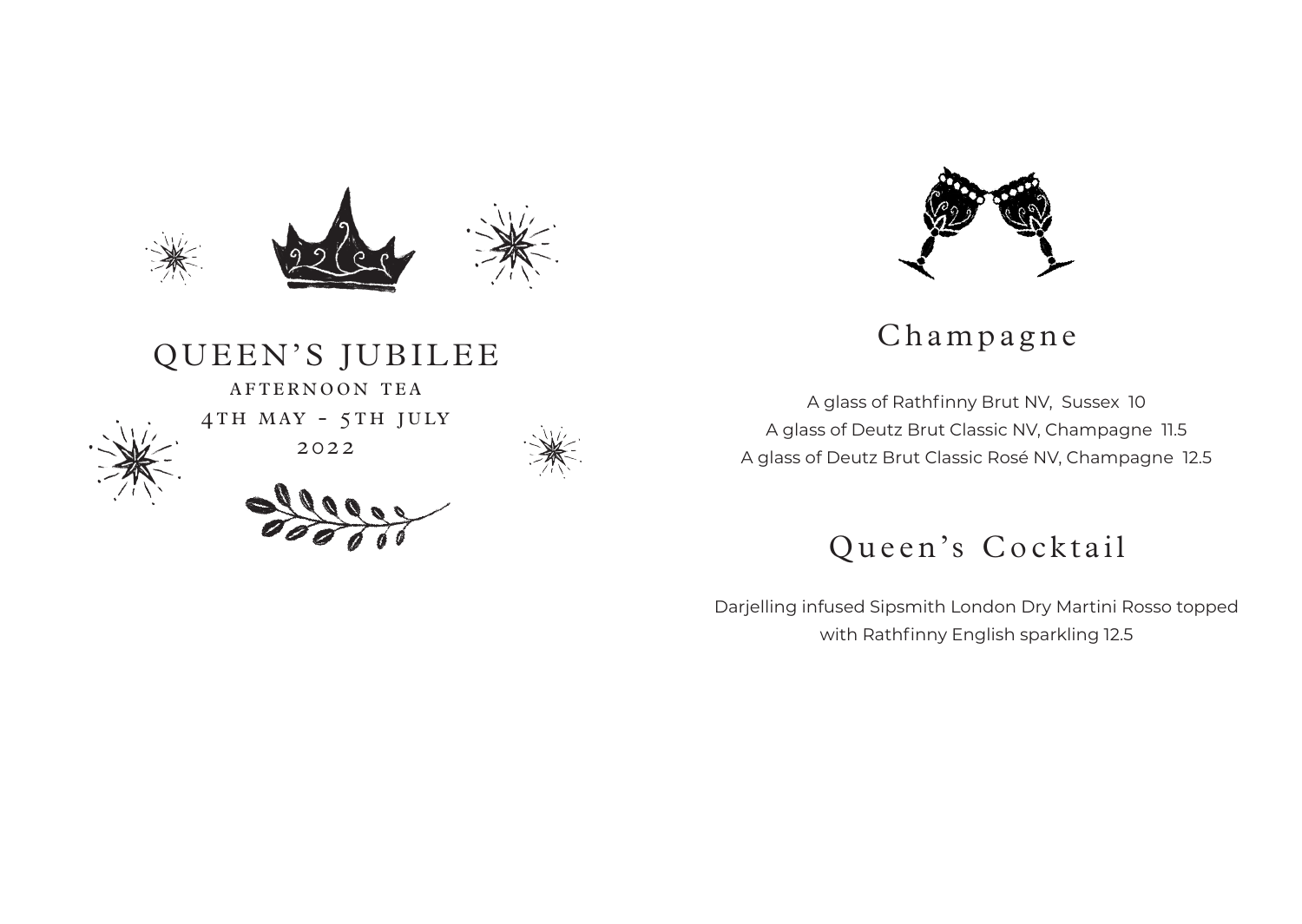# QUEEN'S AFTERNOON TEA



#### S A V O U R Y

Cucumber and cream cheese on white bread Scottish smoked salmon, citrus-spiked and dill cream cheese on farmhouse bread Coronation chicken navette Lake District bacon and Montgomery cheddar tartlet



#### **SCONES**

Plain and sultana scones, clotted Devonshire cream, lemon curd, Kentish strawberry jam



**SWEET** 

The Queen's Tea Earl Grey macaron with tea infused white chocolate ganache

The Royal Heirloom Dark chocolate digestive torte dressed with a gold crown

Her Majesty, Our Sovereign Strawberries & cream mousse adorned with silver leaf

A Favourite Tipple London gin and Dubonnet choux

The Queen's Corgi Lemon shortbread jam pennies

34.50



Please let us know if you have any dietary requirements or allergies. A discretionary 12.5% service charge will be added to your bill.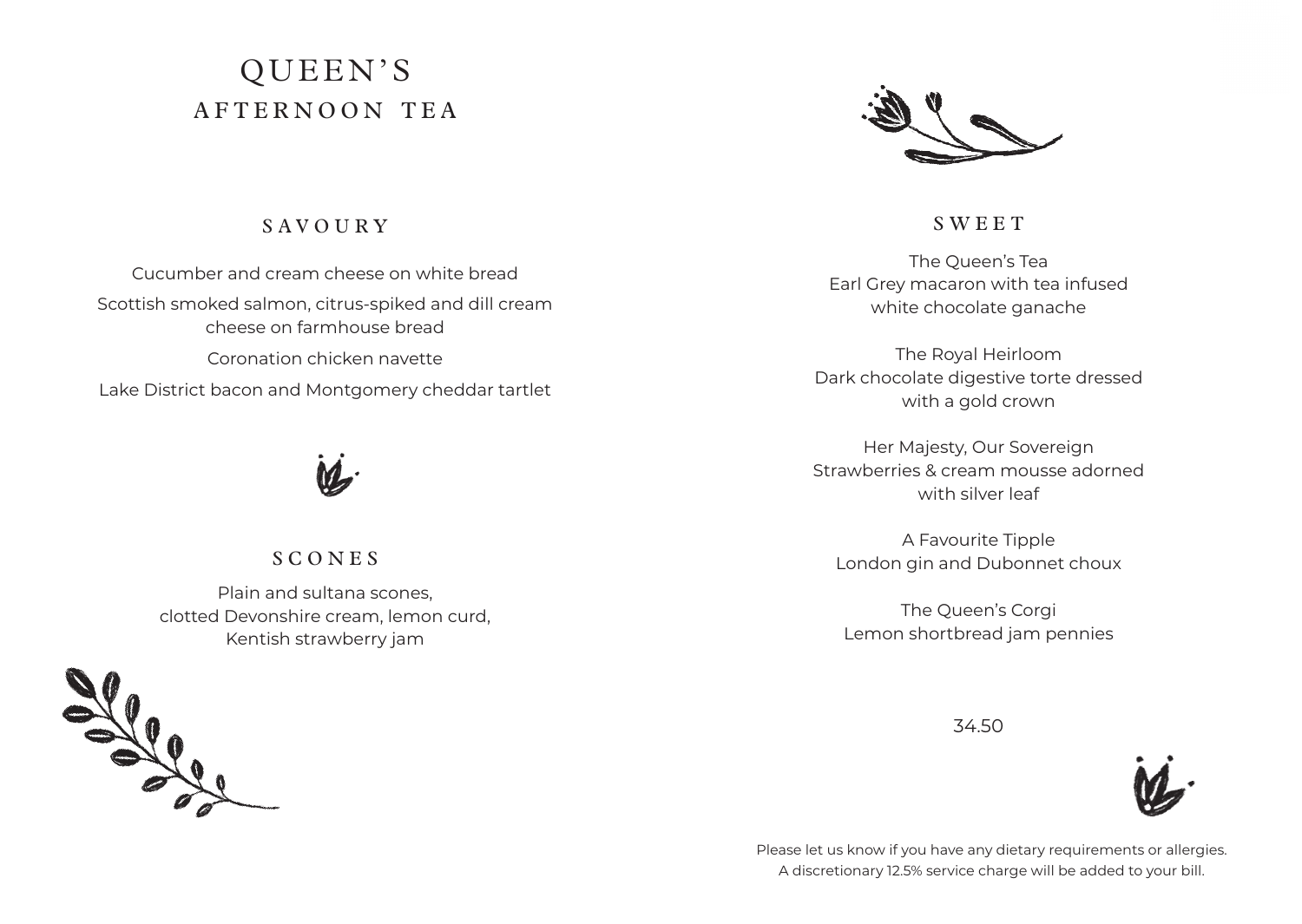# GENTLEMAN'S AFTERNOON TEA

Pulled Irish beef burger Heritage beetroot crisps Baked Stilton cheese scone Gloucester Old Spot sausage roll Mini Curious Brew battered fish and chips Welsh rarebit Earl Grey macaron with tea infused chocolate ganache

> 34.50 per person 38.50 including a tankard of Curious IPA

# VEGETARIAN AFTERNOON TEA



## $S A V O U R V$

Coronation cauliflower on white bread Dill and orange infused carrot, cream cheese on white bread Garden beetroot & beetroot hummous on farmhouse bread Pea and cheddar tartlet

#### **SWEET**

The Queen's Tea Earl Grey macaron with tea infused white chocolate ganache

The Royal Heirloom Dark chocolate digestive torte dressed with a gold crown

Her Majesty, Our Sovereign Strawberries & cream mousse adorned with silver leaf

> A Favourite Tipple London gin and Dubonnet choux

The Queen's Corgi Lemon shortbread jam pennies

34.50



Please note, we are unable to offer vegetarian or gluten free options as part of Mr Falstaff's afternoon tea. Please let us know if you have any dietary requirements or allergies. A discretionary 12.5% service charge will be added to your bill.